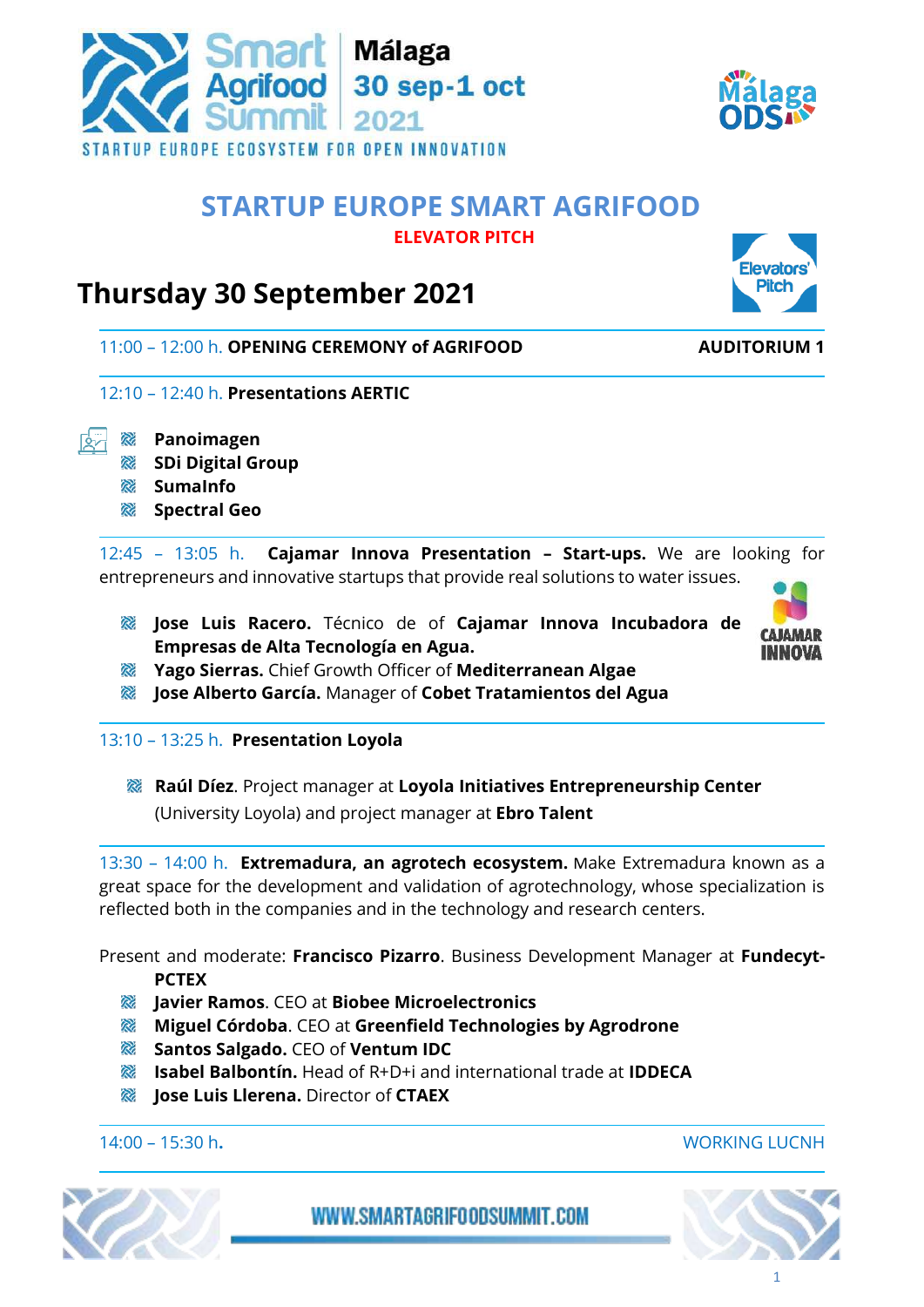



### 15:35 – 16:45 h. **Elevator Pitch Startups I**

| R. | Graniot |  |
|----|---------|--|
|----|---------|--|

- $\mathbb{R}^n$ 滚 **Biovita** 
	- **RE Genofeed SA**
	- **Innova Space**
	- **Harbest Market**
	- **Fruitspec**
	- **Alacarte**

17:00– 18:00 h. **Elevator Pitch Startups II**

- **Abastores**
- **Xaudable**
- **EcoProten**
- **MOA foodtech**
- **& Nucaps**
- **Afeedme**

### 18:05 – 18:20 h. **Presentation: REGIONS4FOOD**



**Esperanza Perea Acosta.** Technical Counsellor to the Vice-Ministry of the Ministry of Agriculture, Livestock, Fisheries and Sustainable Development **(AGAPA) of Andalusian Regional Government**

# **STARTUP EUROPE SMART AGRIFOOD ELEVATOR PITCH**





10:00 – 11:00 h. **Elevator Pitch Startups III**

**R SEPPURE** ঞি **RE Greenfield R Smallops** 滚 **Biobee** 滚 **IDECCA R Foodlocker**